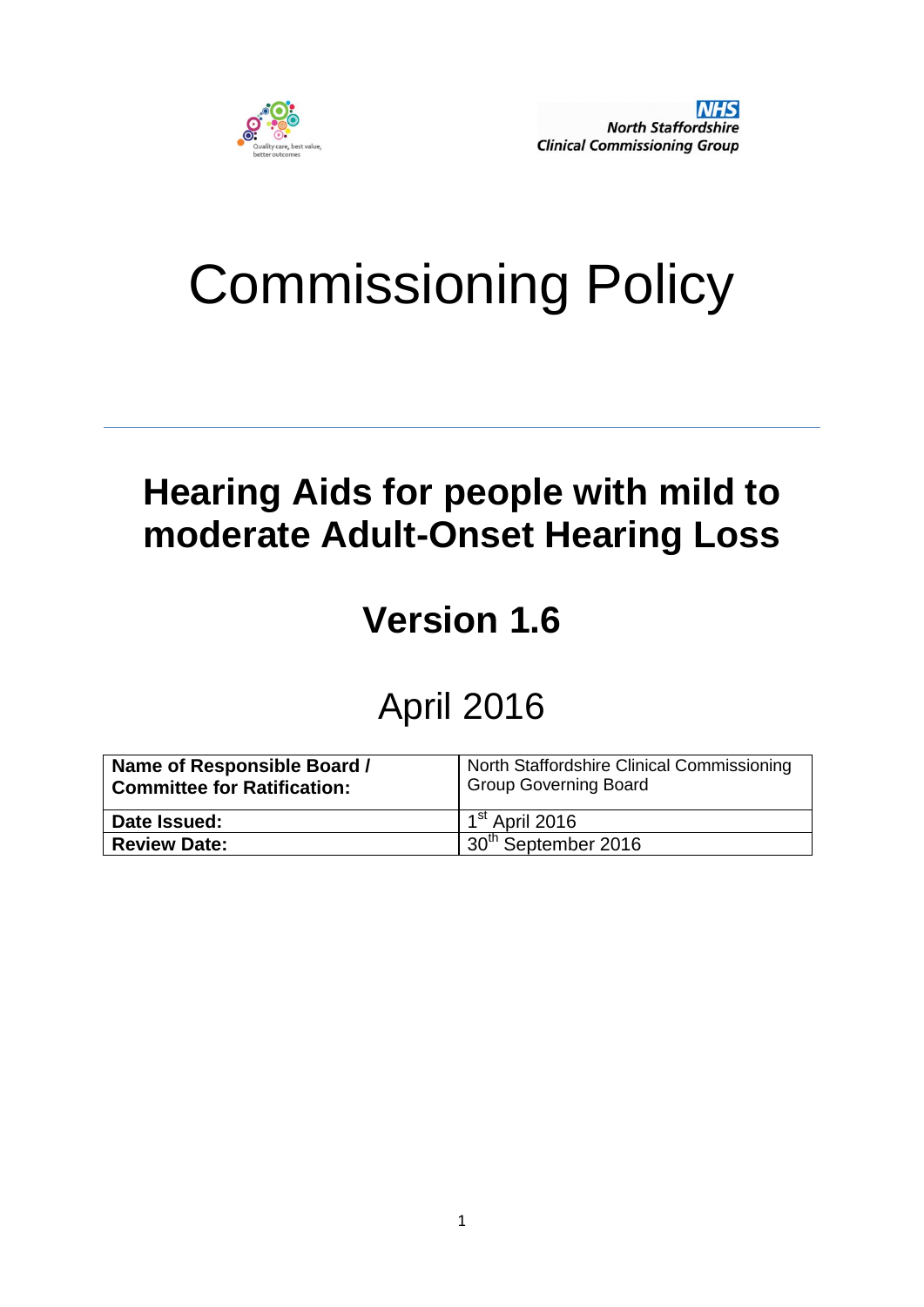### **VERSION CONTROL**

| <b>Version Number</b> | Date       | <b>Outline of amendments</b>                                                                                |  |  |
|-----------------------|------------|-------------------------------------------------------------------------------------------------------------|--|--|
| 1.1                   | 04/02/2015 | Policy developed following engagement exercise and input                                                    |  |  |
|                       |            | from an independent review group which included external<br>advice from an audiology provider and a patient |  |  |
|                       |            | representative.                                                                                             |  |  |
| 1.2                   | 16/02/2015 | Policy amended following appraisal of assessment tools by                                                   |  |  |
|                       |            | Public Health.                                                                                              |  |  |
| 1.3                   | 23/02/2015 | Policy amended to include input from the Commissioning,                                                     |  |  |
|                       |            | Finance and Performance Committee and practicing                                                            |  |  |
|                       |            | audiologists.                                                                                               |  |  |
| 1.4                   | 09/04/2015 | Section numbering amended                                                                                   |  |  |
| 1.4                   | 09/04/2015 | Section 4.1 amended to read <56dB (less than) as opposed                                                    |  |  |
|                       |            | to $>56db$ (more than)                                                                                      |  |  |
| 1.4                   | 09/04/2015 | Section 5.2.2 amended to read <41dB (less than) as                                                          |  |  |
|                       |            | opposed to >41dB (more than)                                                                                |  |  |
| 1.5                   | 26/08/2015 | Reference added for the HHIE-S                                                                              |  |  |
| 1.6                   | 24/02/2016 | Review date amended in line with request from Healthy                                                       |  |  |
|                       |            | <b>Staffordshire Select Committee</b>                                                                       |  |  |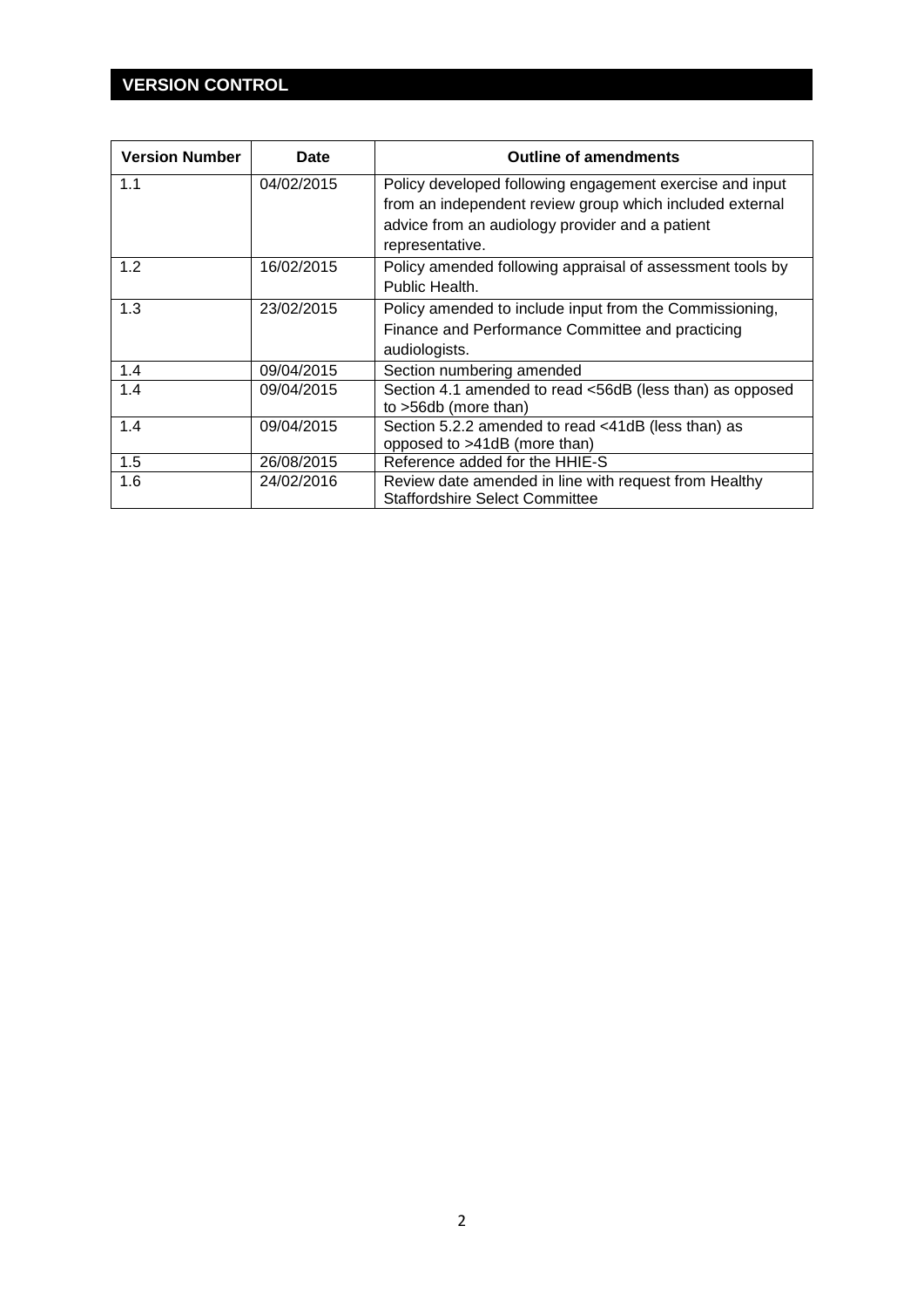| 1. | Treatment    | Supply and fit digital signal processing hearing aid                                                                                                                                                                                                                                                                                                                                                                                                 |  |  |  |  |
|----|--------------|------------------------------------------------------------------------------------------------------------------------------------------------------------------------------------------------------------------------------------------------------------------------------------------------------------------------------------------------------------------------------------------------------------------------------------------------------|--|--|--|--|
| 2. | For the      | Mild to moderate adult-onset hearing loss                                                                                                                                                                                                                                                                                                                                                                                                            |  |  |  |  |
|    | treatment of |                                                                                                                                                                                                                                                                                                                                                                                                                                                      |  |  |  |  |
| 3. | Background   | 3.1 Definition<br>The definition of adult-onset hearing loss is taken from the WHO document<br>'Global Burden of Hearing Loss' where this is defined as 'Cases of adult onset<br>hearing loss due to ageing or noise exposure. Excludes hearing loss due to<br>congenital causes, infectious diseases, other diseases or injury'.                                                                                                                    |  |  |  |  |
|    |              | 3.2 Classification of hearing loss<br>There are different classifications of hearing loss, and as the main systematic<br>evidence review was undertaken by the American Academy of Audiology, the<br>American classification is used within this policy;                                                                                                                                                                                             |  |  |  |  |
|    |              | Normal hearing (0-25 dB): At this level, hearing is within normal limits.                                                                                                                                                                                                                                                                                                                                                                            |  |  |  |  |
|    |              | Mild hearing loss (26-40 dB): Mild hearing loss may cause inattention, difficulty<br>suppressing background noise, and increased listening efforts. Patients with<br>this degree of loss may not hear soft speech. Children may be fatigued after<br>listening for long periods.                                                                                                                                                                     |  |  |  |  |
|    |              | Moderate hearing loss (41-55 dB): Moderate hearing loss may affect language<br>development, syntax and articulation, interaction with peers, and self-esteem.<br>Patients with this degree of loss have trouble hearing some conversational<br>speech.                                                                                                                                                                                               |  |  |  |  |
|    |              | Moderate-severe hearing loss (56-70 dB): Moderate-severe hearing loss may<br>cause difficulty with speech and decreased speech intelligibility. Patients with<br>this degree of loss do not hear most conversational-level speech.                                                                                                                                                                                                                   |  |  |  |  |
|    |              | Severe hearing loss (71-90 dB): Severe hearing loss may affect voice quality.                                                                                                                                                                                                                                                                                                                                                                        |  |  |  |  |
|    |              | Profound hearing loss (>90 dB): With profound hearing loss (deafness), speech<br>and language deteriorate.                                                                                                                                                                                                                                                                                                                                           |  |  |  |  |
|    |              | These are based on the average of the pure-tone hearing threshold levels at<br>250, 500, 1000, 2000 and 4000 Hz. Averages do not imply any particular<br>configuration of hearing loss and do not exclude additional terms (e.g. profound<br>high-frequency hearing loss) being used. (British Society of Audiology:<br>Recommended Procedure. Pure-tone air-conduction and bone-conduction<br>threshold audiometry with and without masking. 2011.) |  |  |  |  |
| 4. | Scope        | 4.1 The purpose of this policy is to outline eligibility criteria for NHS funded<br>hearing aids for patients with adult-onset hearing loss with loss <56dB.                                                                                                                                                                                                                                                                                         |  |  |  |  |
|    |              | 4.2 This policy relates to non-complex audiology only. The following exclusions<br>apply;                                                                                                                                                                                                                                                                                                                                                            |  |  |  |  |
|    |              | Patients under the age of 18<br>٠<br>Patients with hearing loss since childhood<br>٠                                                                                                                                                                                                                                                                                                                                                                 |  |  |  |  |
|    |              | Patients with a confirmed diagnosis of dementia<br>٠                                                                                                                                                                                                                                                                                                                                                                                                 |  |  |  |  |
|    |              | Patients with learning disability<br>٠                                                                                                                                                                                                                                                                                                                                                                                                               |  |  |  |  |
|    |              | Patients with auditory processing disorder                                                                                                                                                                                                                                                                                                                                                                                                           |  |  |  |  |
|    |              | Patients with severe multiple sensory disability<br>٠                                                                                                                                                                                                                                                                                                                                                                                                |  |  |  |  |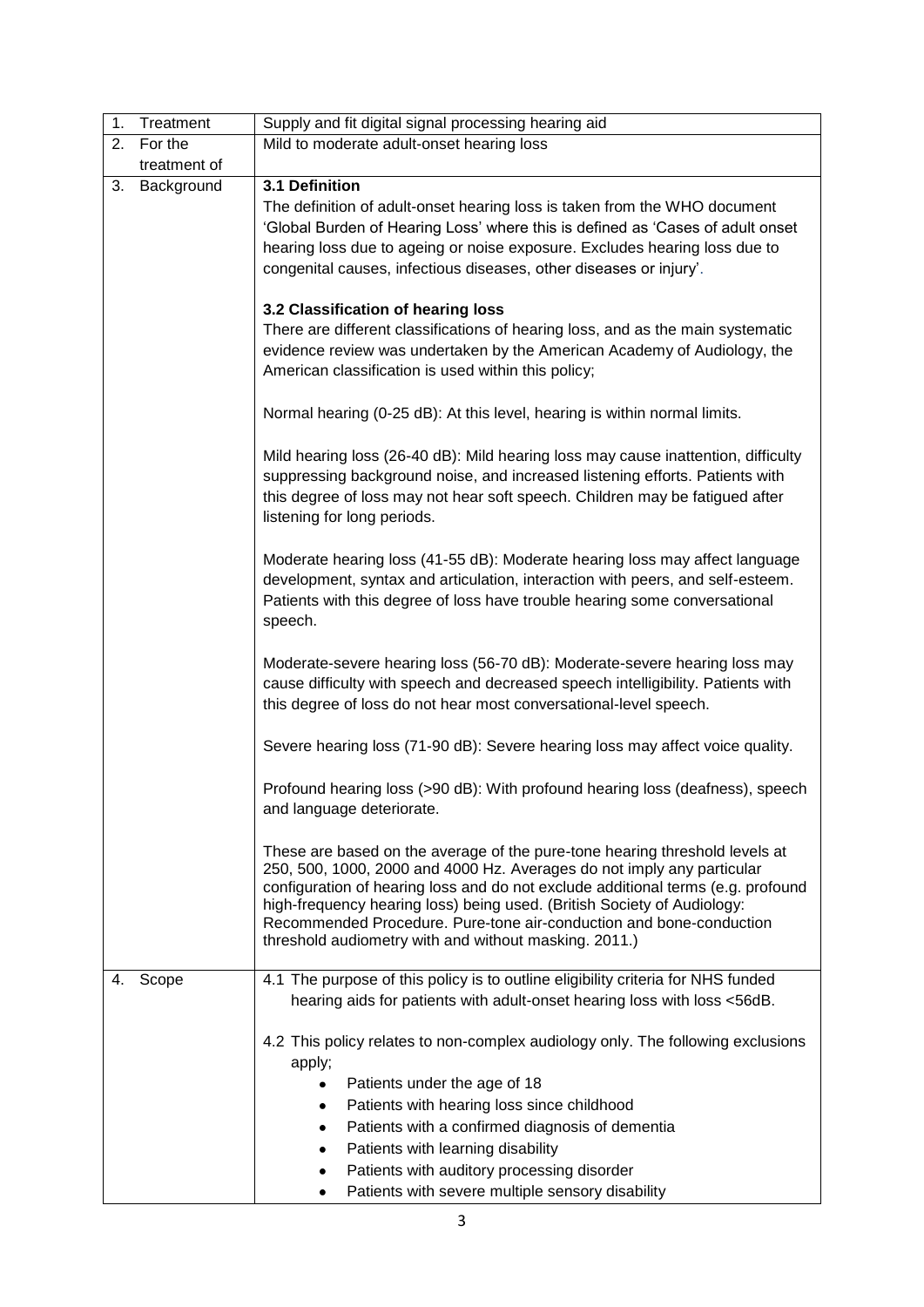|    |               | Patients with tinnitus<br>٠                                                                                                                                                                                                                          |  |  |  |
|----|---------------|------------------------------------------------------------------------------------------------------------------------------------------------------------------------------------------------------------------------------------------------------|--|--|--|
|    |               | Sudden onset hearing loss<br>٠                                                                                                                                                                                                                       |  |  |  |
|    |               | Multiple severe physical disabilities<br>$\bullet$                                                                                                                                                                                                   |  |  |  |
|    |               | (see appendix 1 for further definitions)                                                                                                                                                                                                             |  |  |  |
|    |               |                                                                                                                                                                                                                                                      |  |  |  |
|    |               | 4.3 This policy does not include occupational hearing loss nor its related legal<br>processes                                                                                                                                                        |  |  |  |
| 5. | Commissioning | <b>5.1 Commissioned Services</b>                                                                                                                                                                                                                     |  |  |  |
|    | Position      |                                                                                                                                                                                                                                                      |  |  |  |
|    |               | Providers of adult hearing services will deliver the service in line with the                                                                                                                                                                        |  |  |  |
|    |               | contracted service specification                                                                                                                                                                                                                     |  |  |  |
|    |               |                                                                                                                                                                                                                                                      |  |  |  |
|    |               | 5.2 Eligibility Criteria                                                                                                                                                                                                                             |  |  |  |
|    |               |                                                                                                                                                                                                                                                      |  |  |  |
|    |               | Please see appendix 2 for the referral pathway through Primary Care<br>5.2.1<br>and Audiology (developed using the Department of Health, Transforming<br>Adult Hearing Services for Patients with Hearing Difficulty: A Good Practice<br>Guide 2007) |  |  |  |
|    |               | 5.2.2 North Staffordshire CCG will routinely fund the provision of hearing aids<br>in the following circumstances;                                                                                                                                   |  |  |  |
|    |               | Hearing loss diagnosed as moderate (41-55db);                                                                                                                                                                                                        |  |  |  |
|    |               | <b>AND</b>                                                                                                                                                                                                                                           |  |  |  |
|    |               | A functional impact score above the commissioned threshold using the<br>$\bullet$<br>HHIE-S score i.e.>24 (see appendix 3)                                                                                                                           |  |  |  |
|    |               | 5.2.3 North Staffordshire CCG will not routinely fund the provision of hearing<br>aids in patients who are diagnosed with a mild hearing loss (<41db)<br>following an audiogram conducted by an audiologist.                                         |  |  |  |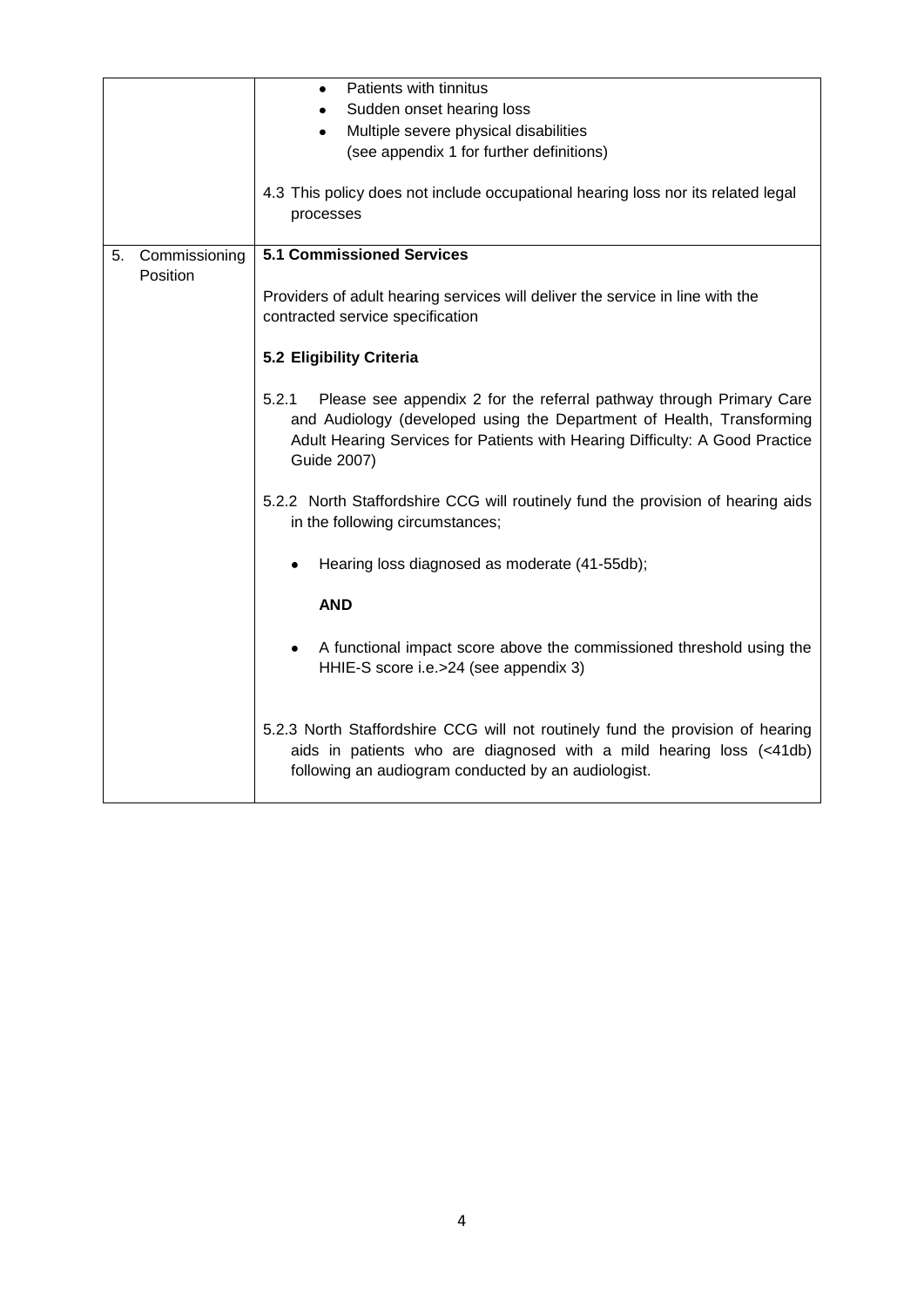#### **Appendix 1: Definitions**

#### Severe multiple sensory disability

*A sensory impairment can be anything that affects the five main senses, however the most common are hearing and visual impairments. People with multi-sensory impairment (MSI) have impairments of both sight and hearing. Severe MSI encompasses visual loss (including blindness and partial sight i.e. having a diagnosed visual impairment with at least "low vision" diagnosed in the better eye) and hearing loss. A person with low vision is one who has impairment of visual functioning even after treatment and/or standard refractive correction, and has a visual acuity of less than 6/18 to light perception, or a visual field of less than 10 degree from the point of fixation, but who uses, or is potentially able to use, vision for planning and/or execution of a task.*

#### Multiple severe physical disabilities

*An individual with a multiple severe physical disabilities will have a severe physical impairment which seriously limits one or more functional capacities and whose need for rehabilitation can be expected to require multiple rehabilitation services over an extended period of time; and who has more than one such physical disability. The physical impairment will be so severe that activities of daily living cannot be achieved without assistance*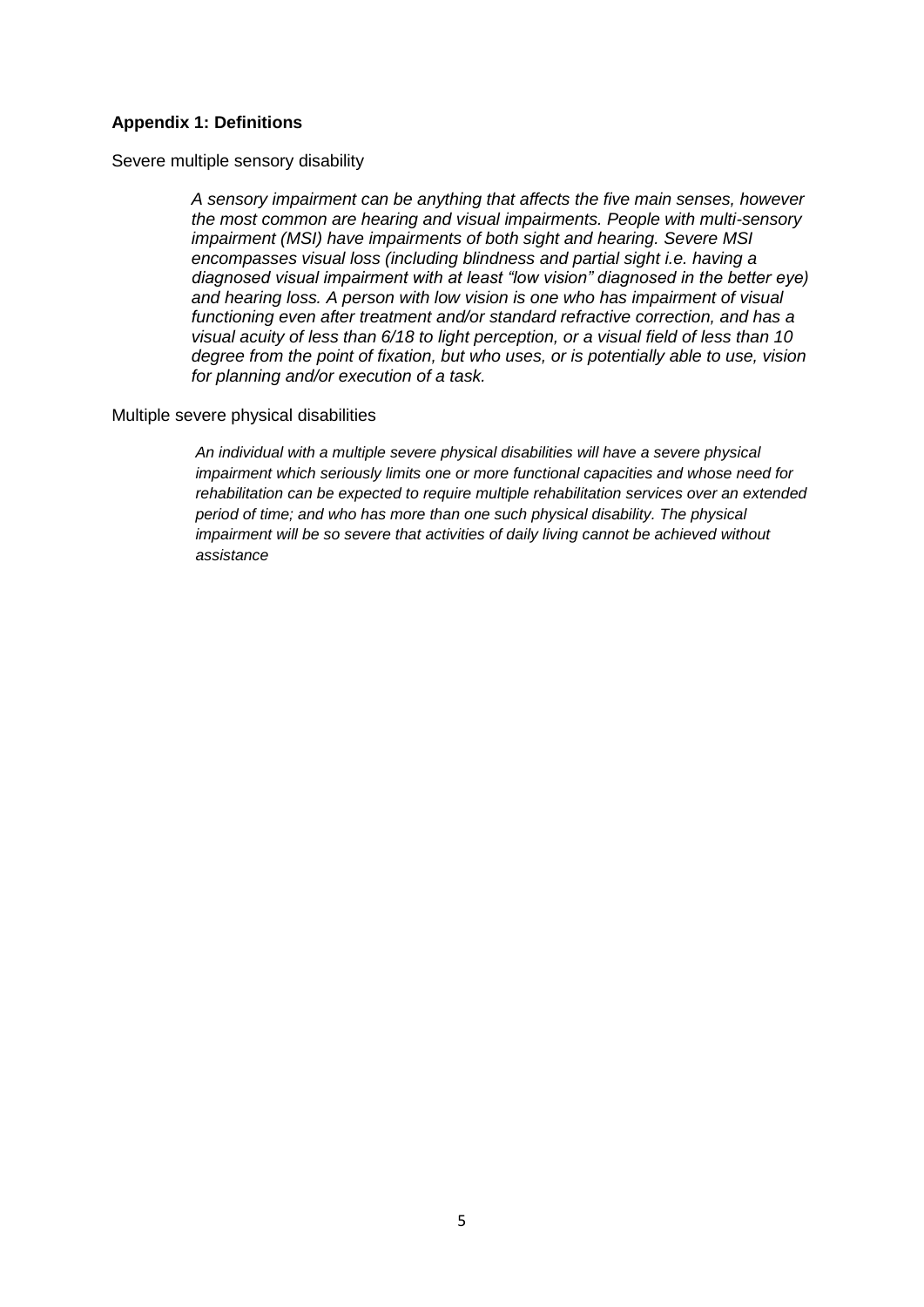#### **Appendix 2: Patient Pathway**



Audiology